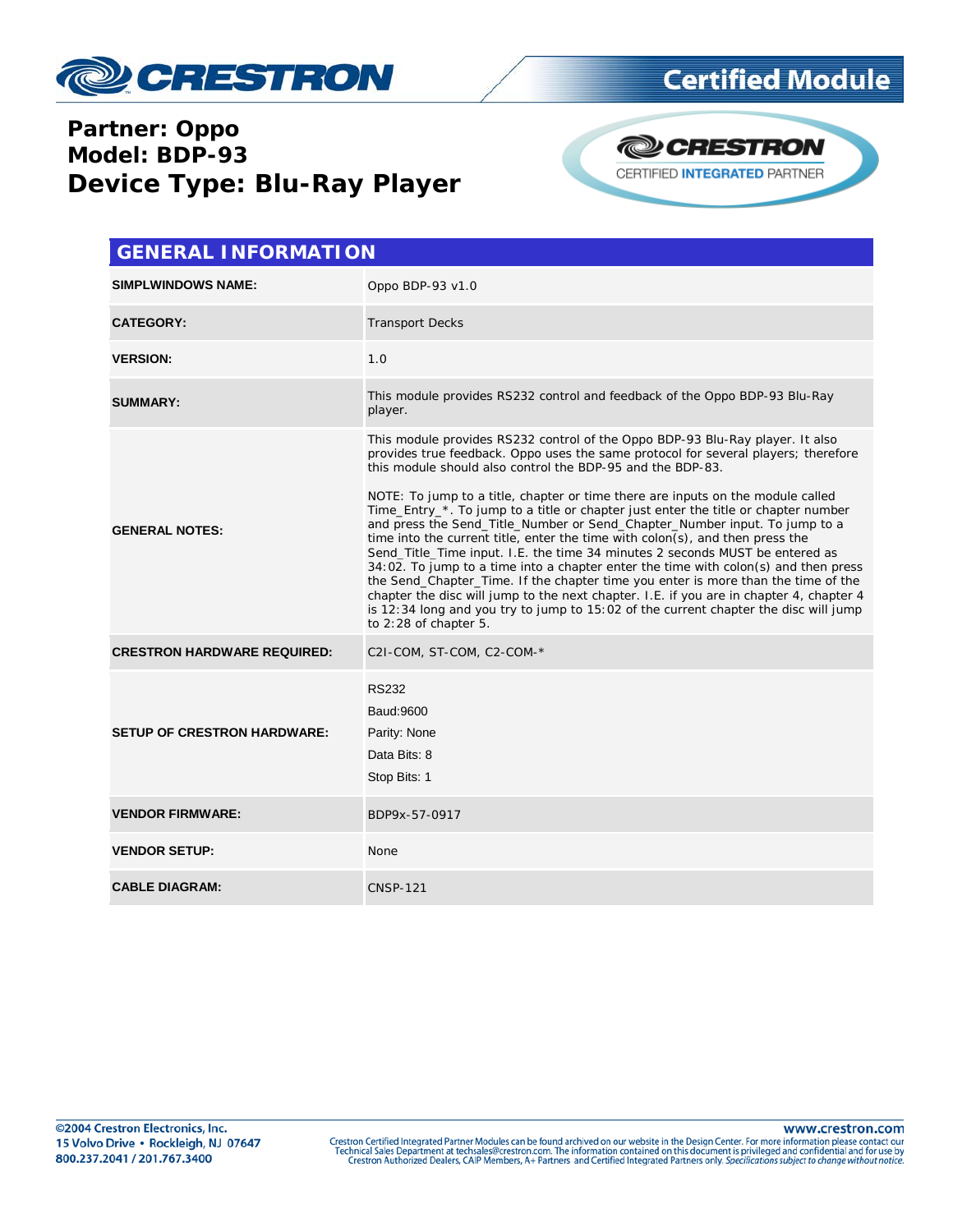

#### **Partner: Oppo Model: BDP-93 Device Type: Blu-Ray Player**

**@CRESTRON** CERTIFIED INTEGRATED PARTNER



#### **CONTROL:**

| Power_ <on off="" toggle=""></on>      | D | Pulse to turn the unit on and off.                                                                                 |
|----------------------------------------|---|--------------------------------------------------------------------------------------------------------------------|
| <open close="">_Tray</open>            | D | Pulse to open and close the tray.                                                                                  |
| <play pause="" stop=""></play>         | D | Pulse to play stop or pause the disc.                                                                              |
| <next previous=""> Track</next>        | D | Pulse to go to the next or previous track or chapter.                                                              |
| Fast_ <forward reverse=""></forward>   | D | Pulse to step through the fast forward and fast reverse speeds.                                                    |
| <red blue="" green="" yellow=""></red> | D | Pulse to activate the red, green, blue and yellow functions.                                                       |
| On_Screen_Display                      | D | Pulse to turn the on screen display on and off.                                                                    |
| <b>Top Menu</b>                        | D | Pulse to turn the top menu on and off.                                                                             |
| Pop-up_Menu                            | D | Pulse to turn the menu or pop-up menu on and off.                                                                  |
| Page_ <up down=""></up>                | D | Pulse to move through displayed pages.                                                                             |
| <up down="" left="" right=""></up>     | D | Pulse to move through the menus.                                                                                   |
| <b>Enter</b>                           | D | Pulse to select the highlighted menu item.                                                                         |
| Setup                                  | D | Pulse to turn the setup menu on and off.                                                                           |
| Return                                 | D | Pulse to return to the previous menu level.                                                                        |
| Keypad_<09/Clear>                      | D | Pulse to send the keypad button presses to the BDP-93. These are the same<br>as using the keypad on the IR remote. |
| Go_To_ <source home_menu=""/> _Screen  | D | Pulse to go to the source or home menu screen.                                                                     |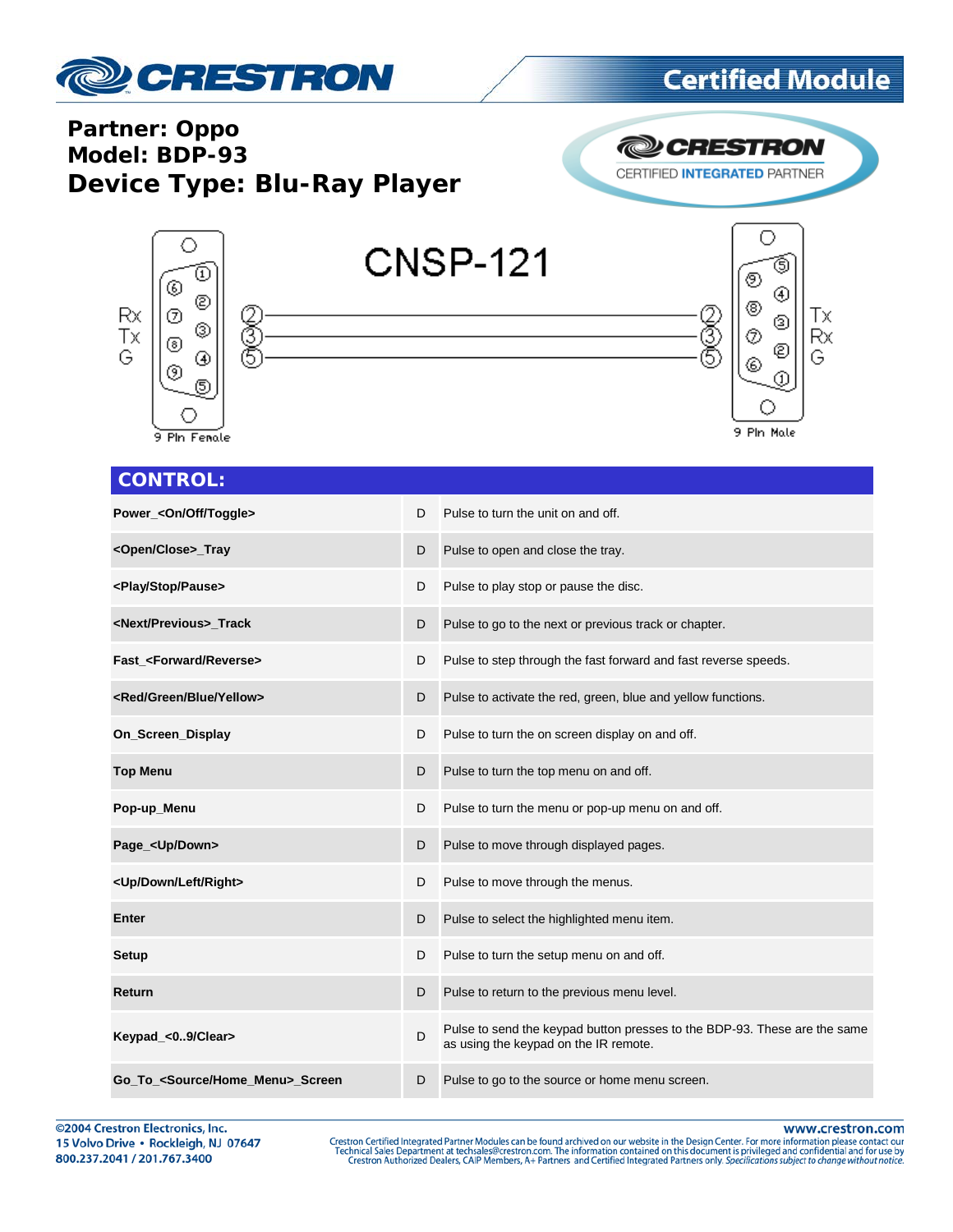

### **Partner: Oppo** Model: BDP-93 **Device Type: Blu-Ray Player**

**@CRESTRON** CERTIFIED INTEGRATED PARTNER

| Volume_ <up down=""></up>                | D | Press and hold to adjust the volume.                                                                                                    |
|------------------------------------------|---|-----------------------------------------------------------------------------------------------------------------------------------------|
| Volume_Mute_ <on off="" toggle=""></on>  | D | Pulse to turn the volume mute on and off.                                                                                               |
| Pure_Audio_ <on off="" toggle=""></on>   | D | Pulse to turn the pure audio mode on and off.                                                                                           |
| <b>Audio</b>                             | D | Pulse to cycle through the audio settings.                                                                                              |
| <b>Subtitle</b>                          | D | Pulse to cycle through the subtitle settings.                                                                                           |
| Angle                                    | D | Pulse to cycle through the angle settings.                                                                                              |
| Zoom                                     | D | Pulse to cycle through the zoom settings.                                                                                               |
| <b>SAP</b>                               | D | Pulse to cycle through the SAP settings.                                                                                                |
| AB_Replay                                | D | Pulse to set and clear the A and B replay end points.                                                                                   |
| Repeat                                   | D | Pulse to cycle through the repeat settings.                                                                                             |
| <b>PIP</b>                               | D | Pulse to turn the PIP on and off.                                                                                                       |
| <b>Resolution</b>                        | D | Pulse to cycle through the resolution settings.                                                                                         |
| Subtitle_Shift                           | D | Pulse to the subtitle shift menu on and off.                                                                                            |
| Direct_Play                              | D | Pulse to activate the direct play function.                                                                                             |
| <b>Dimmer</b>                            | D | Pulse to cycle through the front panel dimmer settings.                                                                                 |
| Set_Feedback_Mode_To_(3)_All             | D | Pulse to set the automatic feedback mode to (3) which will provide all<br>feedback including time updates every second.                 |
| Set_Feedback_Mode_To_(2)_No_Time_Updates | D | Pulse to set the automatic feedback mode to (2) which will provide feedback<br>for power and transport but no time updates.             |
| Set_Feedback_Mode_To_Off                 | D | Pulse to set the automatic feedback mode to off which will provide no<br>feedback at all.                                               |
| HDMI_Resolution_*                        | D | Pulse to set the HDMI output resolution.                                                                                                |
| TV_System_ <ntsc auto="" pal=""></ntsc>  | D | Pulse to the TV system.                                                                                                                 |
| Zoom Ratio *                             | D | Pulse to set the zoom ratio. For HDMI Output: 1, AR, FS, US, 1.2, 1.3, 1.5, 2,<br>1/2. For Component Output: 1, 2, 3, 4, 1/2, 1/3, 1/4. |
| Repeat_*                                 | D | Pulse to set the repeat mode.                                                                                                           |

www.crestron.com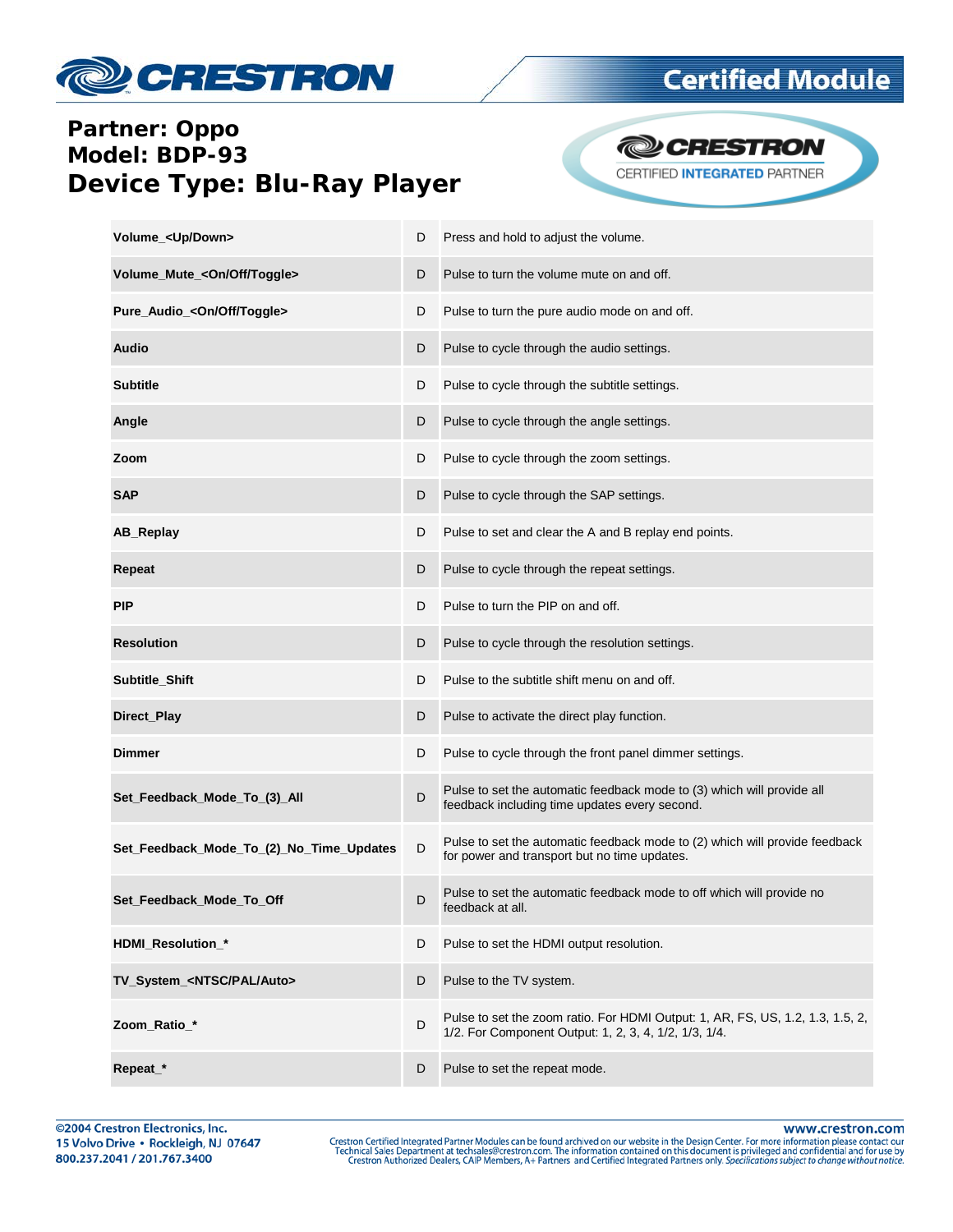

#### **Partner: Oppo Model: BDP-93 Device Type: Blu-Ray Player**



| <shuffle random=""></shuffle>                  | D | Pulse to turn shuffle or random mode on. This will turn off repeat mode.                                                                                                                                                                             |
|------------------------------------------------|---|------------------------------------------------------------------------------------------------------------------------------------------------------------------------------------------------------------------------------------------------------|
| Time_Entry_Key_<09/Colon/Clear/Backspace>      | D | Pulse to enter the title, chapter or time to jump to. Time must be entered with<br>colon(s) in the format of h:mm:ss where h is hours, mm is minutes and ss is<br>seconds. For more information see the GENERAL NOTES: section of this<br>help file. |
| Send_Title_Number                              | D | Pulse to send the entered value as the title number to jump to.                                                                                                                                                                                      |
| Send_Title_Time                                | D | Pulse to send the entered time as the time into the current title.                                                                                                                                                                                   |
| Send_Chapter_Number                            | D | Pulse to send the entered value as the chapter number to jump to.                                                                                                                                                                                    |
| Send_Chapter_Time                              | D | Pulse to send the entered time as the time into the current chapter. For more<br>information see the GENERAL NOTES: section of this help file.                                                                                                       |
| Poll_ <title chapter="" total="">_Time</title> | D | Pulse to enable polling for the title, chapter or total time. If feedback mode is<br>(3) All this will set the feedback mode to (2) No Time Updates. This will poll<br>for the title or chapter number, elapsed time and remaining time.             |
| <b>Initialize</b>                              | D | Pulse to get the initial status of the BDP-93.                                                                                                                                                                                                       |
| <b>From Device</b>                             | S | Serial signal to be routed from a 2-way serial com port.                                                                                                                                                                                             |

| <b>FEEDBACK:</b>                                                |   |                                                                          |  |
|-----------------------------------------------------------------|---|--------------------------------------------------------------------------|--|
| Power_Is_ <on off=""></on>                                      | D | High to indicate the current power state.                                |  |
| Tray_Is_ <open closed=""></open>                                | D | High to indicate the current tray state.                                 |  |
| <playing paused="" stopped=""></playing>                        | D | High to indicate the current transport state.                            |  |
| <fast slow="">_<forwarding reversing=""></forwarding></fast>    | D | High to indicate the current transport state.                            |  |
| Step_ <forward reverse="">_Mode</forward>                       | D | High to indicate the current transport state.                            |  |
| No Disc                                                         | D | High to indicate that there is no disc in the tray.                      |  |
| Loading                                                         | D | High to indicate that the player is trying to read the disc in the tray. |  |
| <fast slow="">_<forward reverse="">_Speed_Text</forward></fast> | S | Serial signals indicating the fast/slow forward/reverse speed.           |  |
| Fast_ <forward reverse="">_Speed_Is_&lt;1/2/3/4/5&gt;</forward> | D | High to indicate the current fast forward/reverse speed.                 |  |
| Slow_ <forward reverse="">_Speed_Is_*</forward>                 | D | High to indicate the current slow forward/reverse speed.                 |  |
| Media_Center_Screen_Is_Showing                                  | D | High to indicate that the media center screen is being displayed.        |  |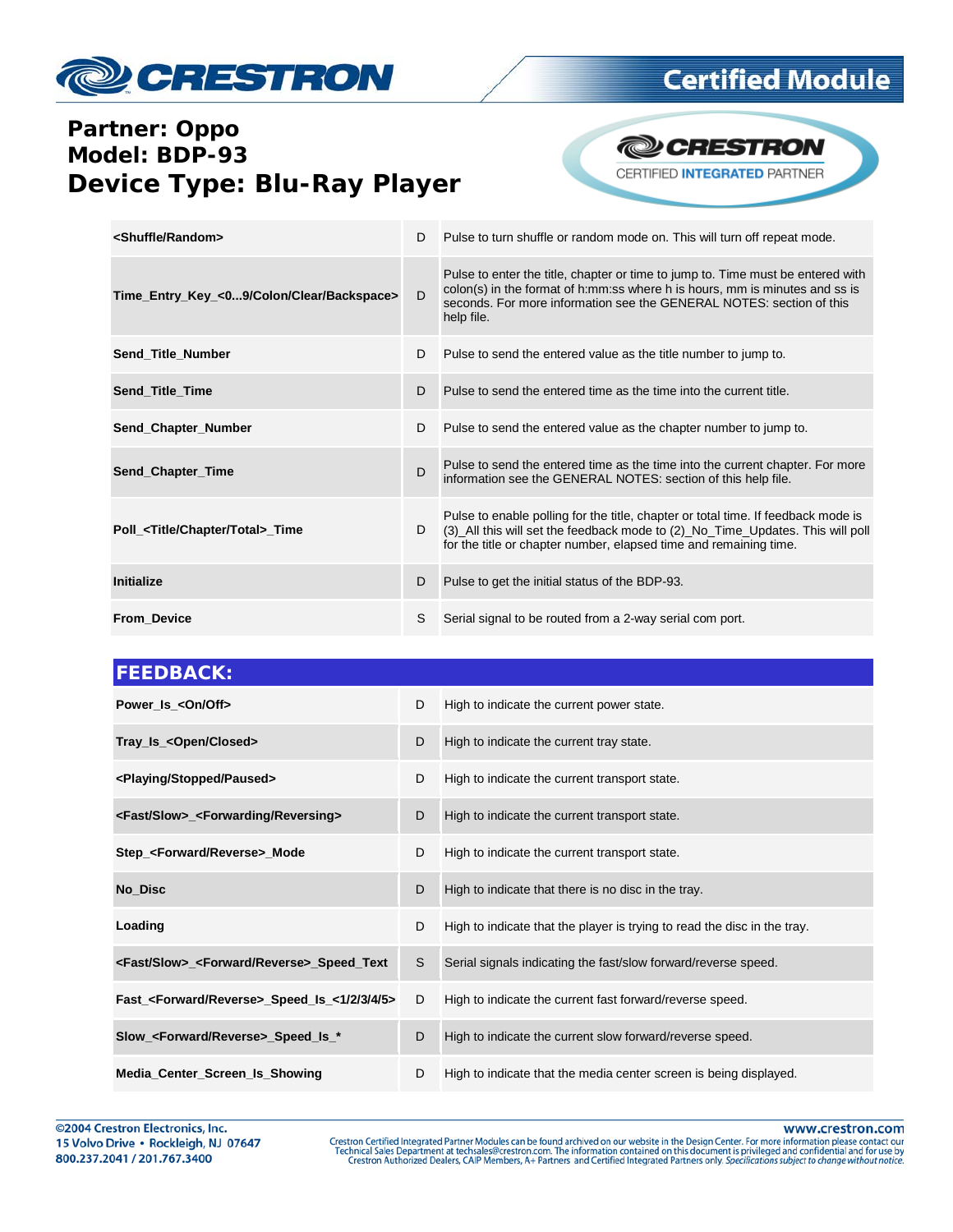

#### **Partner: Oppo** Model: BDP-93 **Device Type: Blu-Ray Player**

**@CRESTRON** CERTIFIED INTEGRATED PARTNER

| Home_Menu_Screen_Is_Showing                                           | D | High to indicate that the home menu screen is being displayed.                                                                                 |
|-----------------------------------------------------------------------|---|------------------------------------------------------------------------------------------------------------------------------------------------|
| Volume_Level_Gauge                                                    | Α | Analog signal indicating the current volume level.                                                                                             |
| Volume_Mute_Is_ <on off=""></on>                                      | D | High to indicate the current volume mute state.                                                                                                |
| Pure_Audio_Is_ <on off=""></on>                                       | D | High to indicate the current pure audio state.                                                                                                 |
| Feedback_Mode_Is_*                                                    | D | High to indicate the current automatic feedback mode.                                                                                          |
| HDMI_Resolution_ls_*                                                  | D | High to indicate the current HDMI resolution setting.                                                                                          |
| TV_System_Is_ <ntsc auto="" pal=""></ntsc>                            | D | High to indicate the current TV system setting.                                                                                                |
| Zoom_Ratio_Is_*                                                       | D | High to indicate the current zoom ratio setting.                                                                                               |
| Repeat_Is_*                                                           | D | High to indicate the current repeat mode setting.                                                                                              |
| <shuffle random="">_Is_On</shuffle>                                   | D | High to indicate that shuffle or random mode is on.                                                                                            |
| Entered_Text                                                          | S | Serial signal displaying the text entered using the _Time_Entry_Key_* inputs.                                                                  |
| Poll_ <title chapter="" total="">_Time_Is_Active</title>              | D | High to indicate the current poll mode. Only applies when feedback mode is<br>no (3) All.                                                      |
| Current_ <title chapter="" total="">_Elapsed_Time_<br/>Text</title>   | S | Serial signal indicating the title, chapter or total elapsed time.                                                                             |
| Current_ <title chapter="" total="">_Remaining_Tim<br/>e_Text</title> | S | Serial signal indicating the title, chapter or total remaining time. (Only<br>available when the corresponding Poll_*_Time_Is_Active is high.) |
| <title chapter="">_Number_Analog</title>                              | Α | Analog signal indicating the current title or chapter.                                                                                         |
| Total_ <titles chapters="">_Analog</titles>                           | Α | Analog signal indicating the total titles or chapters on the disc. (Only available<br>when the corresponding Poll_*_Time_Is_Active is high.)   |
| Disc_Type_Text                                                        | S | Serial signal indicating the type of disc in the tray.                                                                                         |
| Audio_Type_Text                                                       | S | Serial signal indicating the audio signal type.                                                                                                |
| <audio sub_title="">_Language_Text</audio>                            | S | Serial signal indicating the current audio or sub title language.                                                                              |
| <audio sub_title="">_Track_Number_Analog</audio>                      | Α | Analog signal indicating the current audio or subtitle language track number.                                                                  |
| Total_ <audio_tracks sub_titles="">_Analog</audio_tracks>             | Α | Analog signal indicating the total audio or subtitle language tracks available.                                                                |
| <b>To_Device</b>                                                      | S | Serial signal to be routed to a 2-way serial com port.                                                                                         |

www.crestron.com